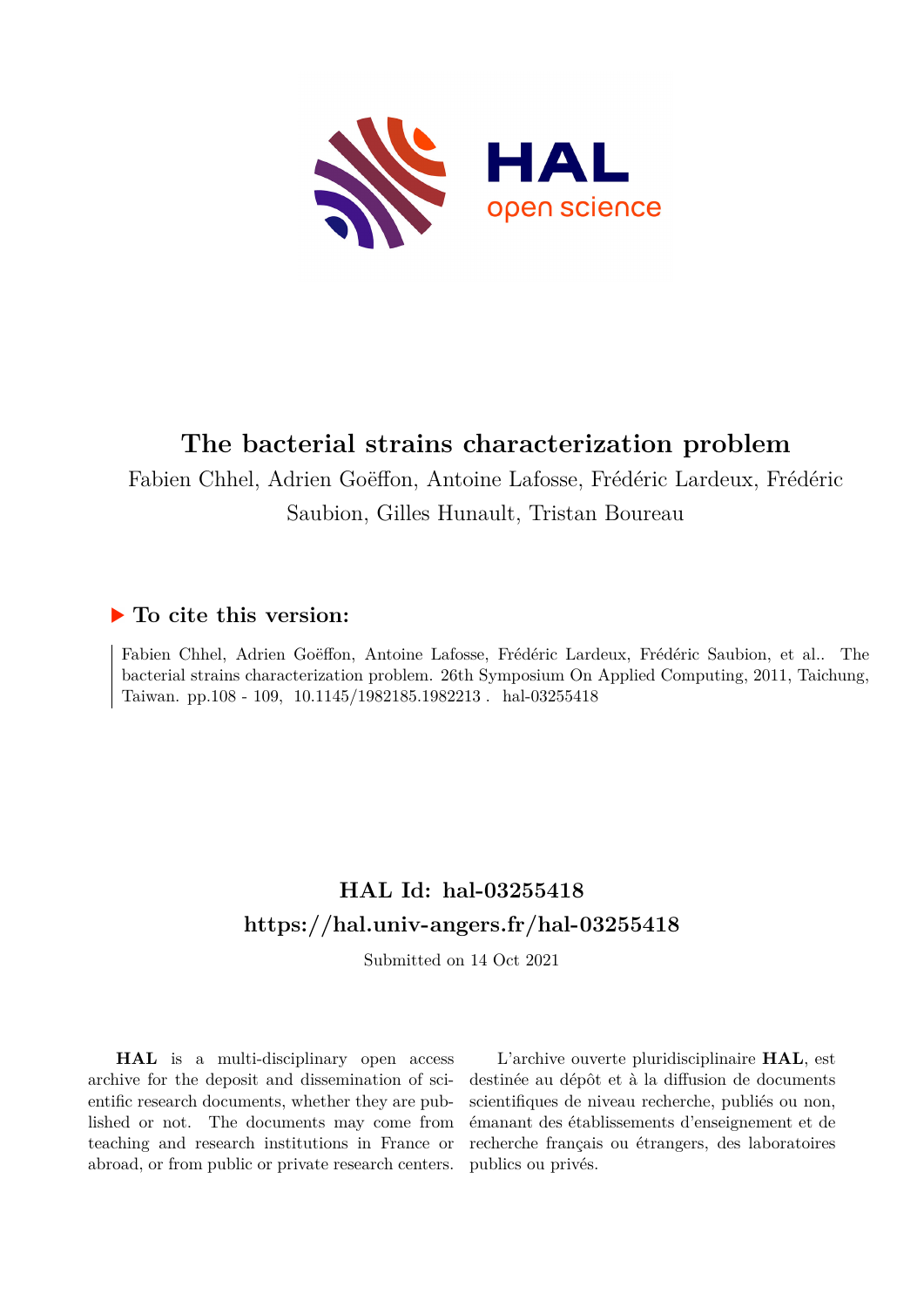### Experimental Approach for Bacterial Strains Characterization

Fabien Chhel<sup>1</sup>, Adrien Goëffon<sup>1</sup>, Frédéric Lardeux<sup>1</sup>, Frédéric Saubion<sup>1</sup>, Gilles Hunault<sup>2</sup>, and Tristan Boureau<sup>3</sup>

> 1: LERIA, 2: HIFIH, 3: PAVE, University of Angers (France), firstname.lastname@univ-angers.fr

Abstract. In plant biology, data acquisition is no longer necessarily a major problem but nevertheless the treatment and the use of these data are still difficult. In this work, we are particularly interested by the characterization of strains of phytopathogenic bacterias, which is an important issue in the study of plant diseases. We study and compare several methods computing the smallest possible characterizations. These experiments have allowed us to characterize specific strains and diagnosis tests have been produced and used.

### 1 Introduction

This paper proposes to formalize and study a problem in plant biology, and more specially in biological diagnosis and characterization. We focus on bacterial strains of *Xanthomonas*, which is a genus of bacterias, many of which cause plant diseases. The name pathovar is a subdivision of the phytopathogenic bacterial species that corresponds to the strains causing the same symptoms on plant species or varieties of plant species. In particular, *Xanthomonas* are used in many studies because they include hundred of different pathovars. The approach consists in identifying, among the directory of strains, the relevant genes (virulence genes) and in analyzing the correlation between the presence / absence of these genes and the host specificity of the pathovars (groups of bacterial strains) [?].

In this context, the characterization problem corresponds to the identification of a group of strains against other groups, based on the presence or absence of particular genes. A strain is therefore a vector of binary values that reflects the presence (value 1) or absence (value 0) of these genes. More practically, a problem instance with 5 strains, divided into 3 groups based on a set of 4 genes can be illustrated by Fig. ??.

|    | Strain Group | Genes |             |  |   |  |  |  |
|----|--------------|-------|-------------|--|---|--|--|--|
|    |              |       | x1 x2 x3 x4 |  |   |  |  |  |
| e1 | g1           |       |             |  |   |  |  |  |
| e2 | g1           |       |             |  |   |  |  |  |
| e3 | g2           | 0     | 0           |  | 0 |  |  |  |
| e4 | g2           | 0     |             |  |   |  |  |  |
| e5 | $\sigma$ 3   |       |             |  |   |  |  |  |

Fig. 1. Example of instance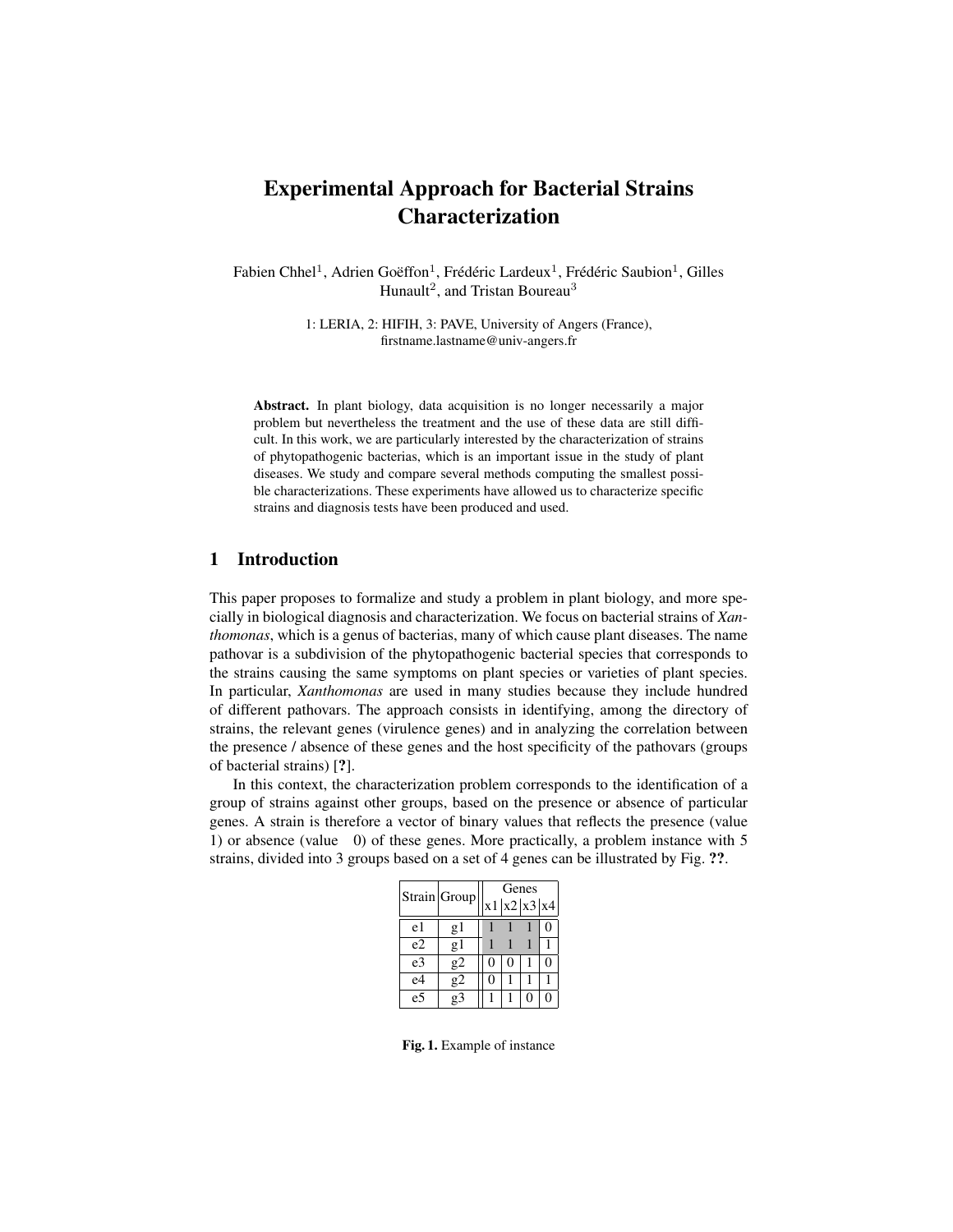Solving this problem consists in characterizing each group. Therefore, for each group, we must find a combination of presence or absence of genes that is valid for all strains of group and not valid for all other strains of other groups. In the example in Fig. ??, group 1 is characterized by the simultaneous presence of genes  $x_1, x_2$  and  $x_3$ .

There exists a real need to develop new approaches to provide characterization tools that take into account simultaneously several genes. In addition, biologists are interested in two specific properties of the solutions:

- A solution that minimizes the number of used characters: this is especially important for building diagnostic tests based on DNA chips. [?]. The number of oberved genes must be minimized for cost reasons, for avoiding long experiments and for insuring reliability. Another point is that it is easier to detect the presence of a gene rather than its absence.
- The computation of all solutions: it should be useful, in terms of biological interpretation, to have a representation of all possible solutions as it could highlight a special relationship between genes and explain some functional characteristics of the bacteria (for phenotypic considerations).

In this work, we begin by modeling this problem as the search for sets of propositional logic formulas, which allow us to study its satisfiability. In the experimental part, we examine different algorithmic techniques that allow us to obtain experimental results which have already been used for the development of diagnosis tests. Our purpose is not to design here the most efficient method for this problem, but rather to compare different possible approaches.

#### 2 Problem Study

In this section the characterization problem is defined using propositional Since this problem is more general than the plant biology application suggested in the introduction, we use, in the remaining of this paper, the terms *entities* for bacteria strains and *characters* for the genes. The entities are organized in *groups*. Therefore the purpose of the characterization problem is to exhibit for each group a formula built over the sets of characters that identify the entities of the group against the entities of the other groups.

The description of the characterization problem by means of presence or absence of several characters, led us to naturally use propositional logic formalism. We consider a Boolean matrix corresponding to  $n$  characters and  $m$  entities:

$$
A \equiv \begin{pmatrix} a_{11} & \dots & a_{1n} \\ \vdots & \vdots & \vdots \\ a_{m1} & \dots & a_{mn} \end{pmatrix}
$$

Each row of this matrix represents an entity, characterized by the presence or absence of a set of characters. We consider then the characters as Boolean variables and the entities as Boolean assignments.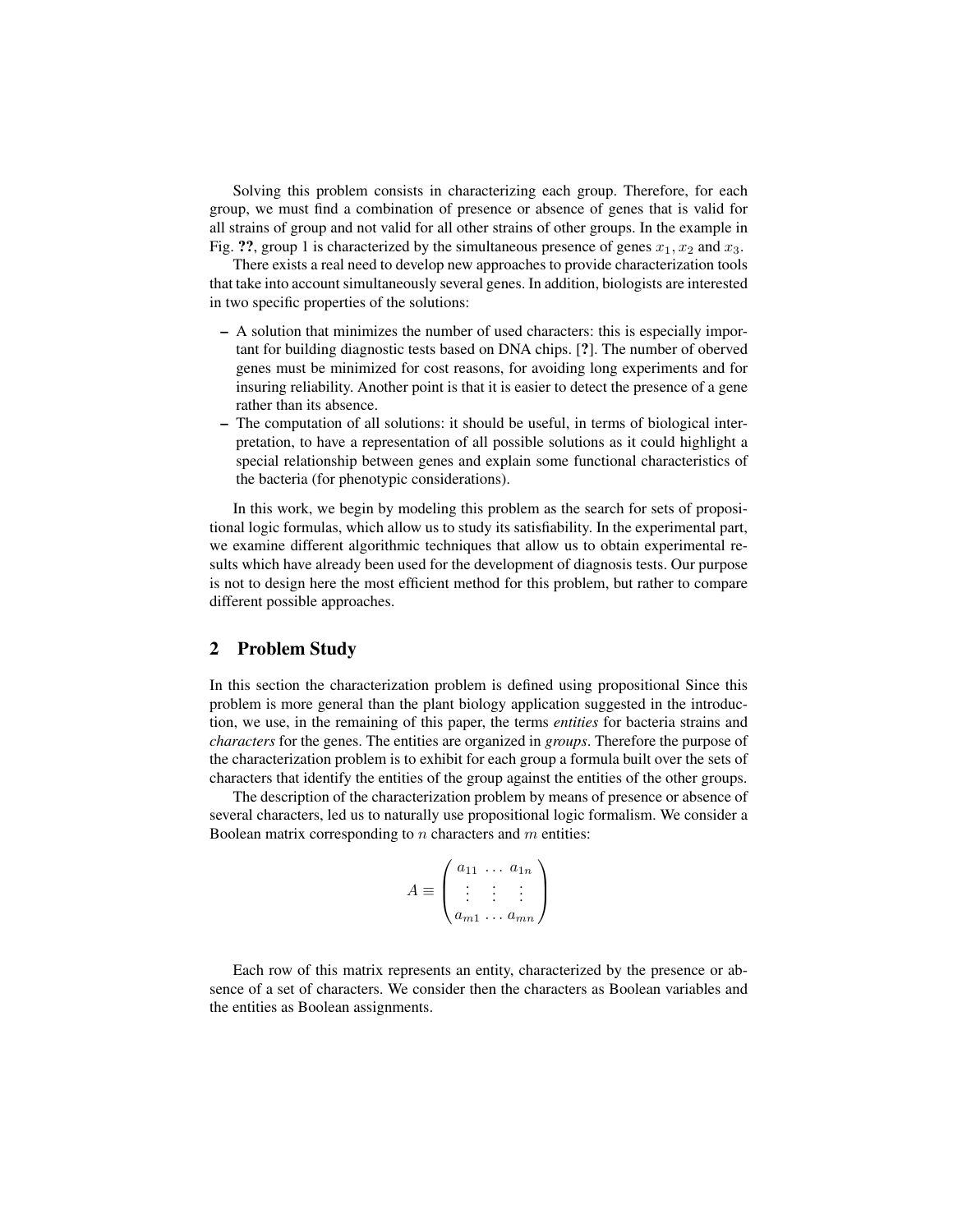For every column index  $j \in \{1, \ldots, n\}$ , we define a propositional variable  $x_i$  which corresponds to a character.  $X$  is the initial set of propositional variables. For each row  $i \in \{1, \ldots, m\}$ , we consider an entity  $e_i$  as the corresponding Boolean interpretation, i.e. a mapping from X to  $\{0,1\}$  (false, true), such that  $\forall i, j, e_i(x_j) = a_{ij}$ . We denote  $\mathcal E$  the set of all entities. Given a propositional formula  $\phi$  on X and  $e \in \mathcal E$ , we denote  $e \models \phi$  the fact that the interpretation e satisfies the formula.

The definition of the groups corresponds to sets of rows of the matrix  $\tilde{A}$ . If there are two identical lines belonging to the same group, we may remove one of them. In this case, each group is then a subset of entities of  $\mathcal{E}$ . Note that at this time, two identical entities can belong to two different groups. We will study this aspect latter with regards to the satisfiability of the problem.

We will use the classic vocabulary related to propositional logic. A literal is a variable  $x \in X$  or its negation, denoted  $\neg x$ . A clause is a disjunction of literals. A clause is unitary if it contains only one literal. We note  $L$  the set of literals built on  $X$ . A clause is called positive if it contains only positive literals.

A formula  $\phi$  is said to be in conjunctive normal form (CNF) if it is a conjunction of clauses. A formula is said to be in disjunctive normal form (DNF) if it is a disjunction of conjunctions of literals.

We can now define an instance of a characterization problem:

Definition 1. Instance of Characterization Problem *An instance of a characterization problem is defined by a tuple* (X, E, G) *where* X *is a set of propositional variables,* E is a set of entities defined over X and  $G \subseteq 2^{\mathcal{E}}$ .

We now focus on defining the characterization of a group that should allow to recognize its own entities and to discriminate (i.e., to not accept) the entities of other groups (from a logical point of view it will thus correspond to the satisfaction or refutation of formulas).

**Definition 2. Group Characterization** *Given an instance*  $(X, \mathcal{E}, G)$ *, a formula*  $\phi_q$  *is said to characterize group*  $g \in G$  *iff:* 

 $∀e ∈ g, e ⊨ φ<sub>g</sub>$  (accepts of the group's entities) *and*  $\forall g' \in G \setminus \{g\}, \forall e' \in g', e' \not\models \phi_g$  (discriminates other groups' entities).

By extension, we denote  $g \models \phi_g$  the fact that  $\phi_g$  characterizes g according to the previous definition. A solution is then a set of formulas that characterize each group.

**Definition 3. Solution of a Characterization Problem** *Given an instance*  $P \equiv (X, \mathcal{E}, G)$ *, an admissible solution of a characterization problem is a set of formulas*  $\Phi = \{\phi_1, \dots, \phi_{|G|}\}\$ *such that*  $\forall g \in G, g \models \phi_g$ .  $Sol(P)$  *is the set of all admissible solutions of* P.

Given a set of formulas  $\Phi = {\phi_1, \cdots, \phi_{|G|}}$  and a set of groups G, we denote by extension  $G \models \Phi$  the fact that  $\forall g \in G, \forall \phi_g \in \Phi, g \models \phi_g$ .

**Definition 4. Satisfiability** *An instance*  $P \equiv (X, \mathcal{E}, G)$  *is satisfiable (resp. unsatisfiable) iff*  $Sol(P) \neq \emptyset$  (resp.  $Sol(P) = \emptyset$ ).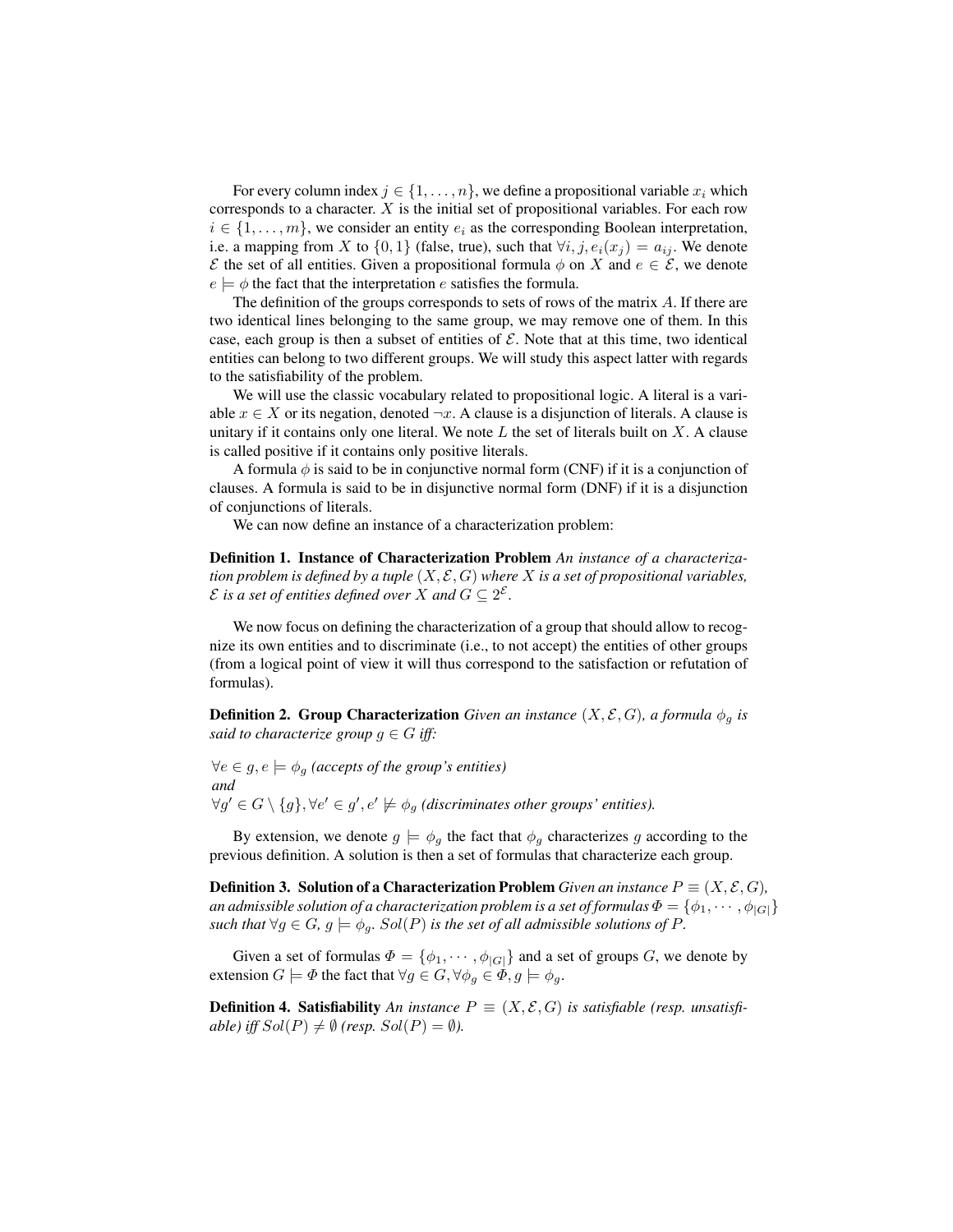As usual, the size of a Boolean formula, denoted  $|\phi|$ , corresponds to the number of different literals that it contains. We define the size of a set of formulas  $\Phi$  as  $|\Phi| =$  $max_{\phi \in \Phi}(|\phi|)$ . For example, the formula  $(x \land y \land \neg z) \lor \neg y \lor (\neg x \land z)$  is of size 3.

**Definition 5. Optimal Solution** *An optimal solution of an instance*  $P \equiv (X, \mathcal{E}, G)$  *is a set of formulas*  $\Phi^* \in Sol(P)$  *such that*  $\forall \Phi \in Sol(P), |\Phi^*| \leq |\Phi|$ *.* 

CAR-OPT is the problem that consists in finding an optimal solution for a satisfiable instance.

#### 3 Resolution Methods

The purpose of this section is to study possible resolution approaches that can be used to solve the characterization problem. This problem can be considered from different points of view with respect to different computer science areas. Note that, as claimed in the introduction, we do not want to provide the best possible results in terms of computation time but rather propose different, even complementary, approaches.

In the introduction, we have recalled that the problem of finding a Boolean function from examples was an old problem in machine learning community and was thus also related to basic classification techniques. Therefore, we have chosen to use a machine learning technique that has been developed to learn definitions from examples. Of course, many other techniques could have been tested here. Nevertheless, the number of characters to be taken into account seemed quite large for SVM approaches for instance. The system FOIL [?] has been designed to learn Horn clauses from examples and appears thus well-suited to our problem, even if the notion of minimality is not addressed by this system.

Due to the complexity of the problem, we naturally turned to combinatorial optimization techniques and especially metaheuristcs algorithms that have largely demonstrated their efficiency on the resolution of large constrained optimization problems. We have chosen to use an evolutionary algorithm, since it had already experimented such an approach on a problem with similar complexity (i.e., computing an extension in default logic [?]). Here, the size of the formula is taken into account but the drawback of this technique is that, as any incomplete algorithm, it does not insure to reach a global optimum (i.e., a minimal solution) but only provides a solution of good quality (i.e., a short formula).

In order to guarantee the computation of the minimal characterization for each group, we have also implemented a complete search algorithm that aim at exploring the whole search space in order to build the minimal solution. As usual this kind of tree-based exploration will be faced to computational space and time limits.

More precisely, we will test the following algorithms:

- 1. Exact-CAR is an exact method based on a Branch-and-Bound algorithm, which guarantee that each solution found is minimal. Because of computational limitations, this algorithm is able to find only short characterization formulas, and stops if no formula shorter than a given bound (typically 4 or 5) is found.
- 2. GA-CAR is a fast approximate method using a steady-state genetic algorithm, in order to find short solutions in the general case, without guarantee of optimality.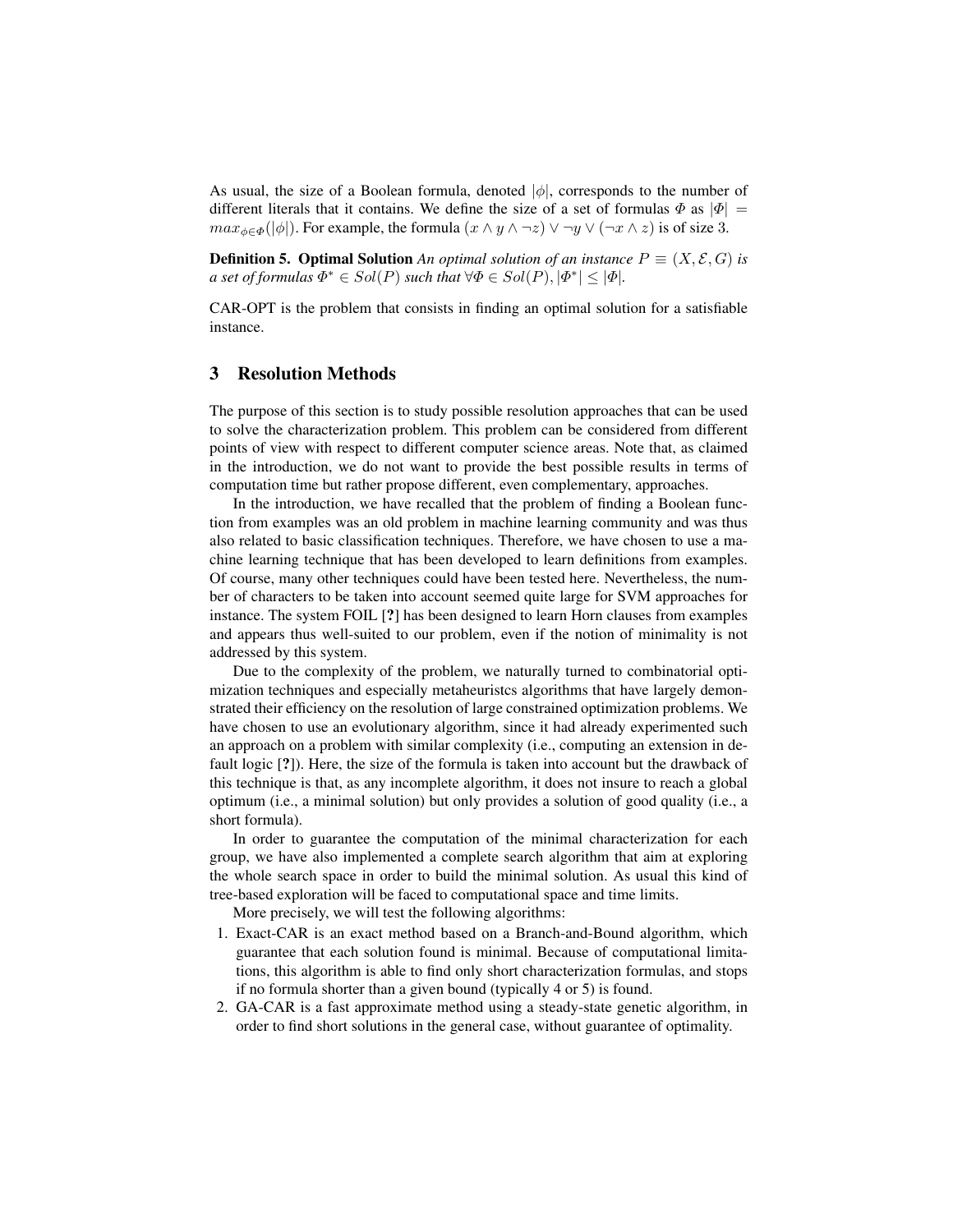3. FOIL is a machine learning algorithm. Contrary to GA-CAR, FOIL finds systematically one (or more) characterization formula. Consequently, the size of the shorter formulas given by FOIL constitute upper bounds of optimal solutions.

#### 4 Experimental Results

The biologists requirements can be summarized as follows: a solution that minimizes the number of used characters and the set of all solutions. For small instances, it is possible to answer to these two objectives with an exact algorithm. Nevertheless, for large instances, the computation time is too long, especially concerning the second point. In order to find solution (not necessarily minimal), we also test a genetic algorithm and a learning approach (FOIL). Therefore, in this section we only address the first objective. Note that all the four instances provided by the biologists are satisfiable:

- $A$  : 21 groups, 132 entities (from 2 to 10 by group), 38 characters.
- B : 8 groups, 108 entities (from 2 to 54 by group), 155 characters.
- $-$  C : 4 groups, 112 entities (from 5 to 69 by group), 155 characters.
- $-$  **D** : 7 groups, 112 entities (from 2 to 40 by group), 155 characters.

A is an instance about bacterial strains of *Xanthomonas* and B, C and D are instances coming from the BioMérieux API for *Ralstonia* species.

Table ?? presents the experimental results that we have obtained with our three algorithms. The four first columns provide the instance characteristics. The three last columns give the size of the formula obtained by each method for the groups of all the problems. Each method runs once for each group, except GA-CAR which is executed 20 times, due to its intrinsic nondeterministic nature. The results for GA-CAR correspond to the average of all runs. A sign "-" indicates that no result is found for a group (after 2 hours for Exact-CAR or after 100000 iterations for GA-CAR). Note that FOIL always return an answer but which may be close to the description of the instance itself.

For instance A, the table ?? shows that the three methods provide similar results. This instance is defined for only 38 characters and seems easy to solve. For instance B, it is interesting to see that results obtained by GA-CAR are very close to those of Exact-CAR, whereas those of FOIL are worst for several groups. Instances C and D seem to be the hardest ones. Exact-CAR finds a solution in less than 2 hours of running time for only 4 of the 11 groups. On the contrary, FOIL provides a formula for all the groups but their sizes are often very large. Finally, GA-CAR seems to be more reliable than the two other methods on hard problems because it obtains a solution for almost all the groups of the instances C and D. Moreover, all solutions have limited sizes (less than 10). The results obtained for groups 3 and 6 on the instance D highlight the power of the GA-CAR approach.

#### 5 Conclusion

This article presents an approach based on propositional logic formalism for the characterization of bacterial strains. We first formalized this problem as the problem of finding